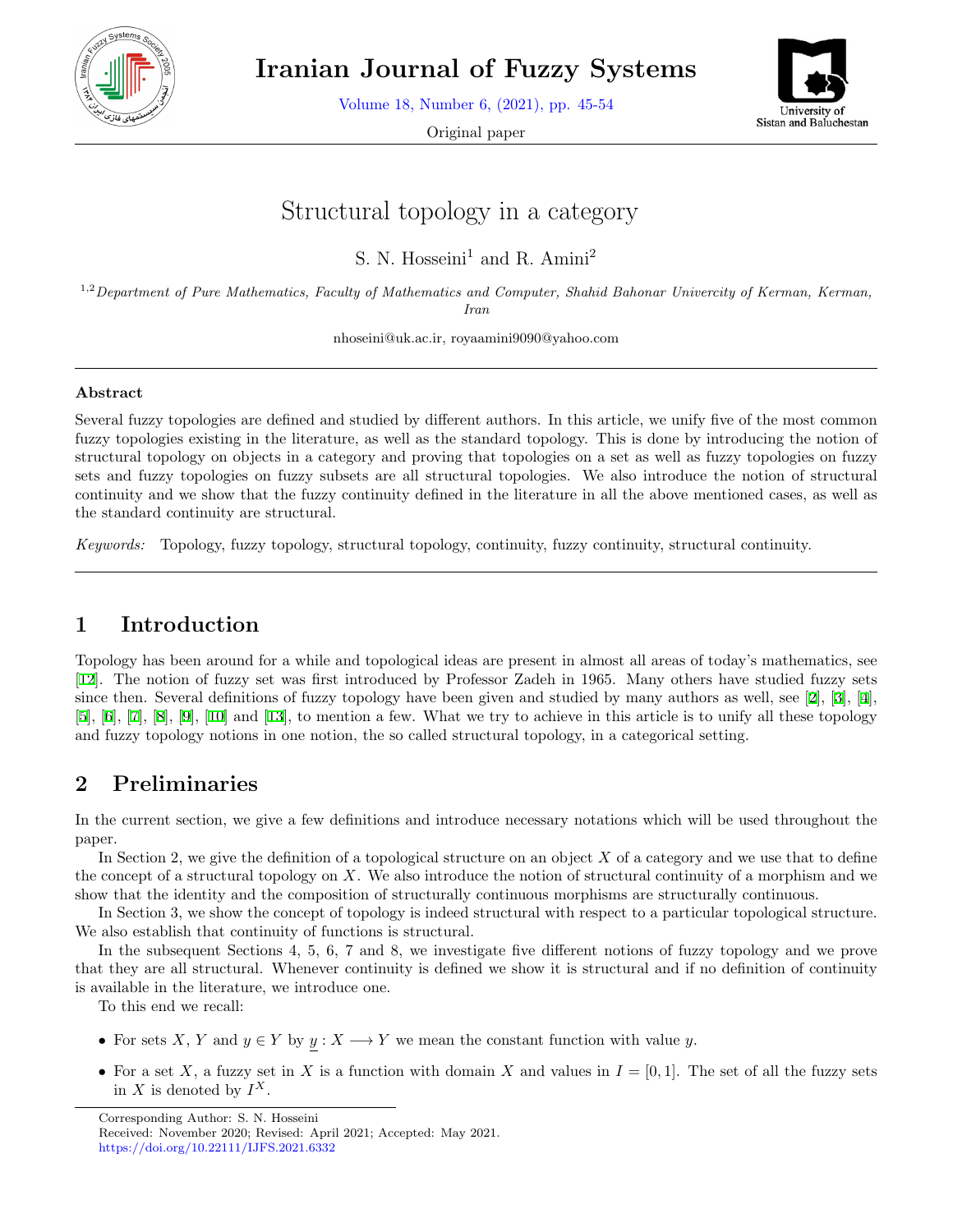• For fuzzy sets A, B in X, B is said to be a fuzzy subset of A, written  $B \subseteq A$ , if for all  $x \in X$ ,  $B(x) \leq A(x)$  in I. The family of all fuzzy subsets of *A* is denoted by  $\mathcal{F}_A$ .

#### **3 Structural topology in a category**

The notions of topological structure and structural topology as well as structural continuity, on a categorical basis, are introduced. We also show that the identity morphism and the composition of structurally continuous morphisms are structurally continuous. For categorical concepts we refer you to [[1\]](#page-8-5).

**Definition 3.1.** Let  $\mathcal E$  and  $\mathcal C$  be categories.

- **a**) *A* pair of functors  $\mathcal{E}^{op} \longrightarrow \mathcal{C} \longrightarrow \mathcal{C}$ , with *C* finitely complete, is called a base on  $(\mathcal{E}, \mathcal{C})$ .
- **b)** *A topological structure relative to a base*  $(\mathbb{P}, P)$  *or a*  $(\mathbb{P}, P)$ *-topological structure, on an object X of*  $\mathcal{E}$ *, is a quadruple*  $S_X = (b_X, t_X, \bigwedge_X, \bigvee_X)$ *, where*

$$
1 \xrightarrow{bx} \mathbb{P}(X), \quad 1 \xrightarrow{tx} \mathbb{P}(X),
$$
  

$$
\mathbb{P}(X) \times \mathbb{P}(X) \xrightarrow{\Lambda_X} \mathbb{P}(X) \quad and \quad P(\mathbb{P}(X)) \xrightarrow{\mathsf{V}_X} \mathbb{P}(X)
$$

*are C-morphisms. Here* 1 *denotes the terminal object of C.*

**c)** A structural topology or an S-topology on X with respect to a structure  $S_X$ , is a pair  $(\tau_X, i_X)$ , where  $T_X \xrightarrow{\tau_X} \mathbb{P}(X)$ and  $P(T_X) \xrightarrow{i_X} P(\mathbb{P}(X))$  are C-morphisms, with  $T_X$  a C-object and  $\tau_X$  mono, such that the morphisms  $b_X$ ,  $t_X$ ,  $\bigwedge_X$  *and*  $\bigvee_X$  *factor through*  $T_X$  *in the following sense.* 

There are morphisms  $1 \xrightarrow{b_X} T_X$ ,  $1 \xrightarrow{t_X} T_X$ ,  $T_X \times T_X \xrightarrow{\Lambda_X} T_X$  and  $P(T_X) \xrightarrow{\bigvee_X} T_X$  rendering commu*tative the following diagrams.*



*In this case,*  $(X, \tau_X, i_X)$  *is called a structural topological space or an* S-topological space with respect to  $S_X$ .

**Definition 3.2.** Let  $(\mathbb{P}, P)$  be a base on  $(\mathcal{E}, \mathcal{C})$ . Given S-topological spaces  $(X, \tau_X, i_X)$  and  $(Y, \tau_Y, i_Y)$  with respect to  $(\mathbb{P}, P)$ -structures  $S_X = (b_X, t_X, \Lambda_X, \mathcal{V}_X)$  and  $S_Y = (b_Y, t_Y, \Lambda_Y, \mathcal{V}_Y)$ , respectively, an  $\mathcal{E}$ -morphism  $f : X \longrightarrow Y$  is *said to be structurally continuous or* S-continuous, if there exists a C-morphism  $\bar{f}: T_Y \longrightarrow T_X$  such that following *diagram commutes.*

$$
T_X \xrightarrow{\tau_X} \mathbb{P}(X)
$$
  

$$
\bar{f} \qquad \qquad \text{if } \qquad \mathbb{P}(f)
$$
  

$$
T_Y \xrightarrow{\tau_X} \mathbb{P}(Y).
$$

*In this case we write*  $f : (X, \tau_X, i_X) \longrightarrow (Y, \tau_Y, i_Y)$ .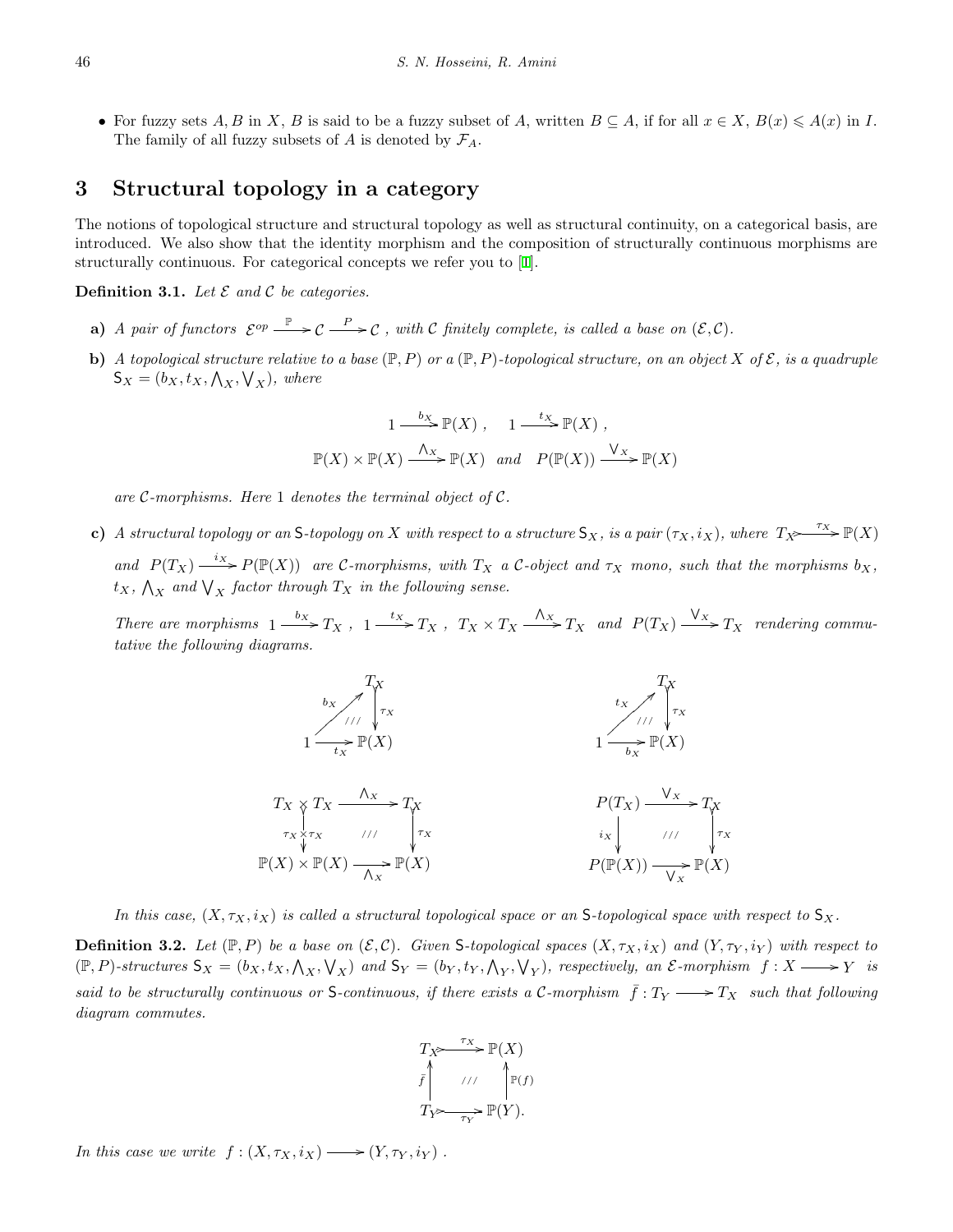**Theorem 3.3.** Let  $(\mathbb{P}, P)$  be a base on  $(\mathcal{E}, \mathcal{C})$ . Given S-topological spaces  $(X, \tau_X, i_X)$ ,  $(Y, \tau_Y, i_Y)$  and  $(Z, \tau_Z, i_Z)$  with respect to  $(\mathbb{P}, P)$ -structures  $S_X = (b_X, t_X, \bigwedge_X, \bigvee_X)$ ,  $S_Y = (b_Y, t_Y, \bigwedge_Y, \bigvee_Y)$  and  $S_Z = (b_Z, t_Z, \bigwedge_Z, \bigvee_Z)$ , respectively,

- *1. the identity morphism*  $(X, \tau_X, i_X) \xrightarrow{1_X} (X, \tau_X, i_X)$  *is* S-continuous.
- 2. the composition of the S-continuous morphisms  $(X, \tau_X, i_X) \xrightarrow{f} (Y, \tau_Y, i_Y)$  and  $(Y, \tau_Y, i_Y) \xrightarrow{g} (Z, \tau_Z, i_Z)$ *is* S*-continuous.*

*Proof.* 1. Obvious.

2. Since f and g are continuous, there exist morphisms  $\bar{f}$  and  $\bar{g}$  rendering commutative the following diagrams.

$$
T_X \xrightarrow{\tau_X} \mathbb{P}(X)
$$
\n
$$
\bar{f} \qquad \qquad \text{if } \qquad \mathbb{P}(f) \qquad \qquad \bar{g} \qquad \qquad \text{if } \qquad \mathbb{P}(Y) \qquad \qquad \bar{g} \qquad \qquad \text{if } \qquad \mathbb{P}(g) \qquad \qquad \bar{g} \qquad \qquad \text{if } \qquad \mathbb{P}(g) \qquad \qquad \bar{g} \qquad \qquad \text{if } \qquad \mathbb{P}(g) \qquad \qquad \bar{g} \qquad \qquad \text{if } \qquad \mathbb{P}(g) \qquad \qquad \bar{g} \qquad \qquad \text{if } \qquad \mathbb{P}(g) \qquad \qquad \bar{g} \qquad \qquad \text{if } \qquad \mathbb{P}(g) \qquad \qquad \bar{g} \qquad \qquad \text{if } \qquad \mathbb{P}(g) \qquad \qquad \bar{g} \qquad \qquad \text{if } \qquad \mathbb{P}(g) \qquad \qquad \bar{g} \qquad \qquad \text{if } \qquad \mathbb{P}(g) \qquad \qquad \bar{g} \qquad \qquad \text{if } \qquad \mathbb{P}(g) \qquad \qquad \bar{g} \qquad \qquad \text{if } \qquad \mathbb{P}(g) \qquad \qquad \bar{g} \qquad \qquad \text{if } \qquad \mathbb{P}(g) \qquad \qquad \bar{g} \qquad \qquad \text{if } \qquad \mathbb{P}(g) \qquad \qquad \bar{g} \qquad \qquad \text{if } \qquad \mathbb{P}(g) \qquad \qquad \bar{g} \qquad \qquad \text{if } \qquad \mathbb{P}(g) \qquad \qquad \bar{g} \qquad \qquad \text{if } \qquad \mathbb{P}(g) \qquad \qquad \bar{g} \qquad \qquad \text{if } \qquad \mathbb{P}(g) \qquad \qquad \bar{g} \qquad \qquad \text{if } \qquad \mathbb{P}(g) \qquad \qquad \bar{g} \qquad \qquad \text{if } \qquad \mathbb{P}(g) \qquad \qquad \bar{g} \qquad \qquad \text{if } \qquad \mathbb{P}(g) \qquad \qquad \bar{g} \qquad
$$

Set  $\overline{g \circ f} = \overline{f} \circ \overline{g}$ . We have

$$
\tau_X \circ (\overline{g \circ f}) = \tau_X \circ (\overline{f} \circ \overline{g}) = (\tau_X \circ \overline{f}) \circ \overline{g} = (\mathbb{P}(f) \circ \tau_Y) \circ \overline{g} = \mathbb{P}(f) \circ (\tau_Y \circ \overline{g})
$$
  
=  $\mathbb{P}(f) \circ (\mathbb{P}(g) \circ \tau_Z) = (\mathbb{P}(f) \circ \mathbb{P}(g)) \circ \tau_Z = \mathbb{P}(g \circ f) \circ \tau_Z$ 

that is, the following diagram commutes.

$$
T_X \xrightarrow{\tau_X} \mathbb{P}(X)
$$
\n
$$
\overrightarrow{g \circ f} \qquad // \qquad \mathbb{P}(g \circ f)
$$
\n
$$
T_Z \xrightarrow{\tau_Z} \mathbb{P}(Z)
$$

implying the continuity of  $g \circ f$ .

 $\Box$ 

## **4 Topology as a structural topology**

For the notions of topology on a set and continuity of functions, we refer you to [[12\]](#page-9-0). Let  $Set^{op} \longrightarrow Set \longrightarrow Set$  be the contravariant and covariant powerset functors on the category *Set* of sets and functions, so that both take a set *X* to its power set  $\mathcal{P}(X)$ , while  $\mathbb{P}$ , respectively, P takes a function to its inverse image, respectively direct image function. Now for a set *X*, define the structure  $S_X = (b_X, t_X, \bigwedge_X, \bigvee_X)$  relative to  $(\mathbb{P}, P)$ , called the topological structure, as follows:

$$
1 \xrightarrow{b_X} \mathcal{P}(X) \text{ taking } 1 \longmapsto \emptyset
$$

$$
1 \xrightarrow{tx} \mathcal{P}(X) \text{ taking } 1 \longmapsto X
$$

$$
\mathcal{P}(X) \times \mathcal{P}(X) \xrightarrow{\Lambda_X} \mathcal{P}(X) \text{ taking } (A, B) \longmapsto A \cap B
$$

$$
\mathcal{P}(\mathcal{P}(X)) \xrightarrow{\bigvee_X} \mathcal{P}(X) \text{ taking } Z \longmapsto \bigcup_{A \in Z} A
$$

We have:

**Theorem 4.1.** A subset  $T_X$  of  $\mathcal{P}(X)$  is a topology on X if and only if  $(\tau_X, i_X)$  is a structural topology on X with *respect to the topological structure, where*  $T_X \xrightarrow{\tau_X} \mathcal{P}(X)$  *and*  $\mathcal{P}(T_X) \xrightarrow{i_X} \mathcal{P}(\mathcal{P}(X))$  *are set inclusions.*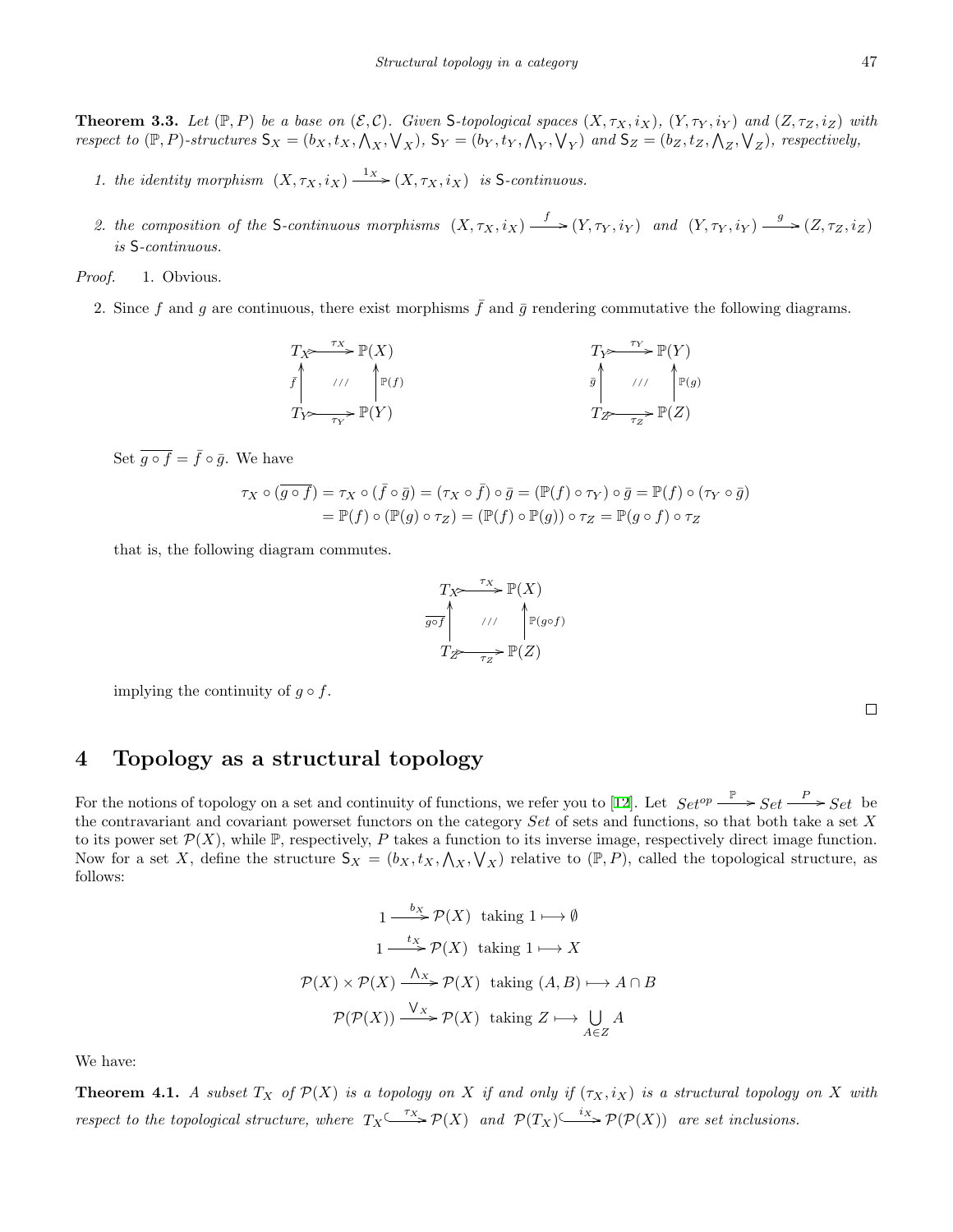*Proof.*  $(\Rightarrow)$  Suppose  $T_X$  is a topology on X. Then  $\emptyset, X \in T_X$ . So there exist arrows  $1 \xrightarrow{b_X} T(X)$  and  $1 \xrightarrow{tx} T(X)$ in  $C$  making the following diagrams commutative:



Since  $T_X$  is a topology, for U and V in  $T_X$ ,  $U \cap V \in T_X$  and for  $\{U_i\}_{i \in J} \subseteq T_X$  where J is an index set,  $\bigcup_{i \in J}$ *U<sup>i</sup> ∈*

*T*<sub>*X*</sub>, implying the existence of arrows  $T_X \times T_X \xrightarrow{\Lambda_X} T_X$  and  $\mathcal{P}(T_X) \xrightarrow{\bigvee_x} T_X$  in *C* making the following diagrams commutative:

$$
T_X \times T_X \xrightarrow{\Lambda_X} T_X
$$
\n
$$
\uparrow_{\tau_X \times \tau_X} \uparrow_{\tau_X} \qquad \qquad \uparrow_{\tau_X} \qquad \qquad \mathcal{P}(T_X) \xrightarrow{\mathsf{V}_X} T_X
$$
\n
$$
\uparrow_{\tau_X} \qquad \qquad \uparrow_{\tau_X} \qquad \qquad \uparrow_{\tau_X}
$$
\n
$$
\mathcal{P}(X) \times \mathcal{P}(X) \xrightarrow{\Lambda_X} \mathcal{P}(X)
$$
\n
$$
\mathcal{P}(\mathcal{P}(X)) \xrightarrow{\mathsf{V}_X} \mathcal{P}(X)
$$

Thus  $(\tau_X, i_X)$  with  $\tau_X : T_X \hookrightarrow I^X$  and  $i_X : \mathcal{P}(T_X) \hookrightarrow \mathcal{P}(I^X)$  is a structural topology on X with respect to the topological structure.

 $(\Leftarrow)$  Now suppose  $\tau_X : T_X \hookrightarrow \mathcal{P}(X)$  and  $i_X : \mathcal{P}(T_X) \hookrightarrow \mathcal{P}(\mathcal{P}(X))$  is a structural topology on X with respect to the topological structure. So there exist arrows  $1 \xrightarrow{b_X} T_X$ ,  $1 \xrightarrow{t_X} T_X$ ,  $T_X \times T_X \xrightarrow{\Lambda_X} T_X$  and  $\mathcal{P}(T_X) \xrightarrow{\bigvee} T_X$ in *C* making the above diagrams commutative. The commutativity of the two triangles implies that  $\emptyset, X \in T_X$  and the commutativity of the squares yields that  $T_X$  is closed under finite intersection and arbitrary unions. Thus  $T_X$  is a topology on *X*.  $\Box$ 

**Theorem 4.2.** Suppose  $T_X$  and  $T_Y$  are topologies on X and Y with corresponding S-topologies  $(\tau_X, i_X)$  and  $(\tau_Y, i_Y)$ , respectively. A function  $f:(X,T_X) \longrightarrow (Y,T_Y)$  is continuous if and only if  $f:(X,\tau_X,i_X) \longrightarrow (Y,\tau_Y,i_Y)$  is *structurally continuous.*

*Proof.* ( $\Rightarrow$ ) Let  $(X, T_X) \xrightarrow{f} (Y, T_Y)$  be a continuous function. So  $B \in T_Y$  yields  $f^{-1}(B) \in T_X$ . Therefore  $\bar{f} = f^{-1}(-) : T_Y \longrightarrow T_X$  makes the following diagram commutative:

$$
T_X \xrightarrow{\tau_X} \mathcal{P}(Y)
$$
\n
$$
\bar{f} \qquad \qquad \text{if } \qquad \qquad \mathbb{P}(f) = f^{-1}(-)
$$
\n
$$
T_Y \xrightarrow{\tau_Y} \mathcal{P}(Y)
$$

Thus *f* is structurally continuous.

 $(\Leftarrow)$  Since  $(X, \tau_X, i_X) \xrightarrow{f} (Y, \tau_Y, i_Y)$  is structurally continuous, there exists an arrow  $\bar{f}$  making the following diagram commutative:

$$
T_X \xrightarrow{f_X} I^X
$$
  

$$
\bar{f} \qquad // \qquad \mathbb{P}(f) = f^{-1}(-)
$$
  

$$
T_Y \xrightarrow{f_Y} I^Y
$$

So for any  $B \in T_Y$ , we have  $f^{-1}(B) = \overline{f}(B) \in T_X$ . Thus *f* is continuous.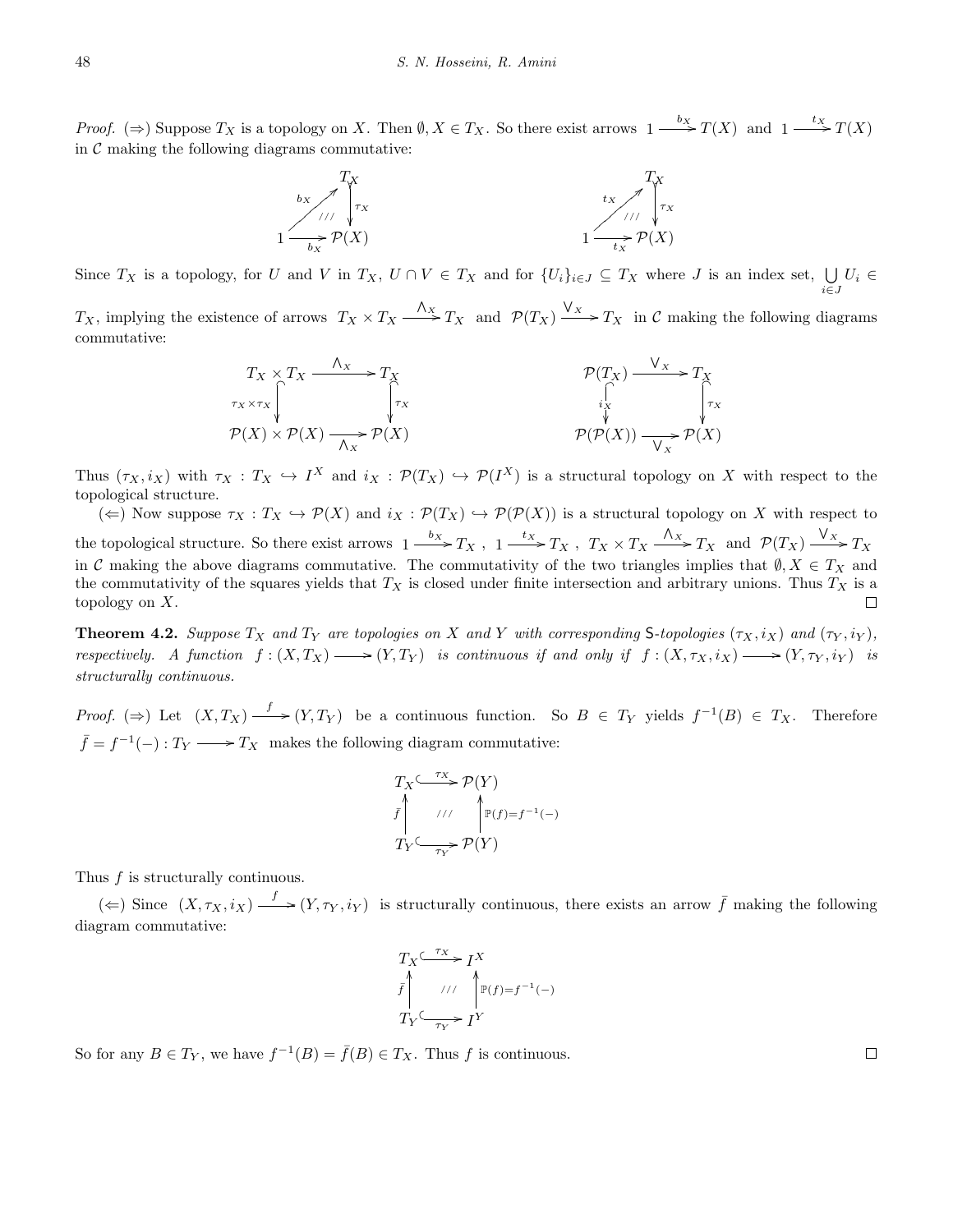## **5 Type one fuzzy topology as a structural topology**

The definition of fuzzy topology on a set given in [[2\]](#page-8-0), [\[3](#page-8-1)], [[6\]](#page-8-4), [[7\]](#page-9-1), [\[10](#page-9-4)] and [\[13](#page-9-5)], is what we call type one fuzzy topology as given below.

**Definition 5.1.** [[2\]](#page-8-0) *For a set X, a family*  $T_X$  *of fuzzy sets on X is called type one fuzzy topology if*  $0, 1 \in T_X$ *, for U* and V in  $T_X$ ,  $U \bigwedge V \in T_X$  and for  $\{U_i\}_{i \in J} \subseteq T_X$  where J is an index set,  $\bigvee_{i \in J}$  $U_i \in T_X$ .

Now let  $Set^{op} \xrightarrow{\mathbb{P}} Set \xrightarrow{P} Set$  be functors, where  $\mathbb P$  takes an object *Y* to the set of all the fuzzy sets  $I^Y$ , a morphism *f* to  $-\circ f$ , the composition with *f* function, and  $P = \mathcal{P}$  is the covariant powerset functor. For a set *X*, define the structure  $S_X = (b_X, t_X, \bigwedge_X, \bigvee_X)$  relative to  $(\mathbb{P}, P)$ , called type one fuzzy topological structure, as follows:

$$
1 \xrightarrow{b_X} I^X \text{ taking } 1 \longmapsto \underline{0}
$$

$$
1 \xrightarrow{tx} I^X \text{ taking } 1 \longmapsto \underline{1}
$$

$$
I^X \times I^X \xrightarrow{\Lambda_X} I^X \text{ taking } (A, B) \longmapsto A \bigwedge B
$$

$$
\mathcal{P}(I^X) \xrightarrow{\bigvee_X} I^X \text{ taking } Z \longmapsto \bigvee_{A \in Z} A
$$

<span id="page-4-1"></span>**Theorem 5.2.** *A family*  $T_X$  *of fuzzy sets on X is a type one fuzzy topology on X if and only if*  $(\tau_X, i_X)$  *is a structural* topology on X with respect to the type one fuzzy topological structure, where  $T_X \xrightarrow{\tau_X} I^X$  and  $\mathcal{P}(T_X) \xrightarrow{i_X} \mathcal{P}(I^X)$ *are set inclusions.*

*Proof.* ( $\Rightarrow$ ) Suppose  $T_X$  is a type one fuzzy topology on *X*. Then  $\underline{0}, \underline{1} \in T_X$ . So there exist arrows  $1 \xrightarrow{b_X} T(X)$  and  $1 \xrightarrow{tx} T(X)$  in *C* making the following diagrams commutative:



Since  $T_X$  is a type one fuzzy topology, for U and V in  $T_X$ ,  $U \wedge V \in T_X$  and for  $\{U_i\}_{i \in J} \subseteq T_X$  where J is an index set, ∨ *i∈J*  $U_i \in T_X$ , implying the existence of arrows  $T_X \times T_X \xrightarrow{\Lambda_X} T_X$  and  $\mathcal{P}(T_X) \xrightarrow{V_X} T_X$  in C making the following diagrams commutative:

$$
T_X \times T_X \xrightarrow{\Lambda_X} T_X
$$
\n
$$
T_X \times T_X \xrightarrow{\Lambda_X} T_X
$$
\n
$$
T_X \times T_X \xrightarrow{\uparrow} T_X
$$
\n
$$
T_X \times T_X \xrightarrow{\uparrow} T_X
$$
\n
$$
T_X \xrightarrow{\downarrow} T_X
$$
\n
$$
P(I^X) \xrightarrow{\downarrow} I^X
$$

Thus  $(\tau_X, i_X)$  with  $\tau_X : T_X \hookrightarrow I^X$  and  $i_X : \mathcal{P}(T_X) \hookrightarrow \mathcal{P}(I^X)$  is a structural topology on X with respect to type one fuzzy topological structure.

 $(\Leftarrow)$  Now suppose  $\tau_X : T_X \hookrightarrow I^X$  and  $i_X : \mathcal{P}(T_X) \hookrightarrow \mathcal{P}(I^X)$  is a structural topology on X with respect to the type one fuzzy topological structure. So there exist arrows  $1 \xrightarrow{b_X} T_X$ ,  $1 \xrightarrow{t_X} T_X$ ,  $T_X \times T_X \xrightarrow{\Lambda_X} T_X$  and  $P(T_X) \xrightarrow{V_X} T_X$  in *C* making the above diagrams commutative. The commutativity of the two triangles implies that  $\underline{0}, \underline{1} \in T_X$  and the commutativity of the squares yields that  $T_X$  is closed under finite intersection and arbitrary unions. Thus *T<sup>X</sup>* is a type one fuzzy topology.  $\Box$ 

<span id="page-4-0"></span>The following definition of fuzzy continuity, that we call type one fuzzy continuity is given in [[2\]](#page-8-0), [[3\]](#page-8-1) and [[13\]](#page-9-5).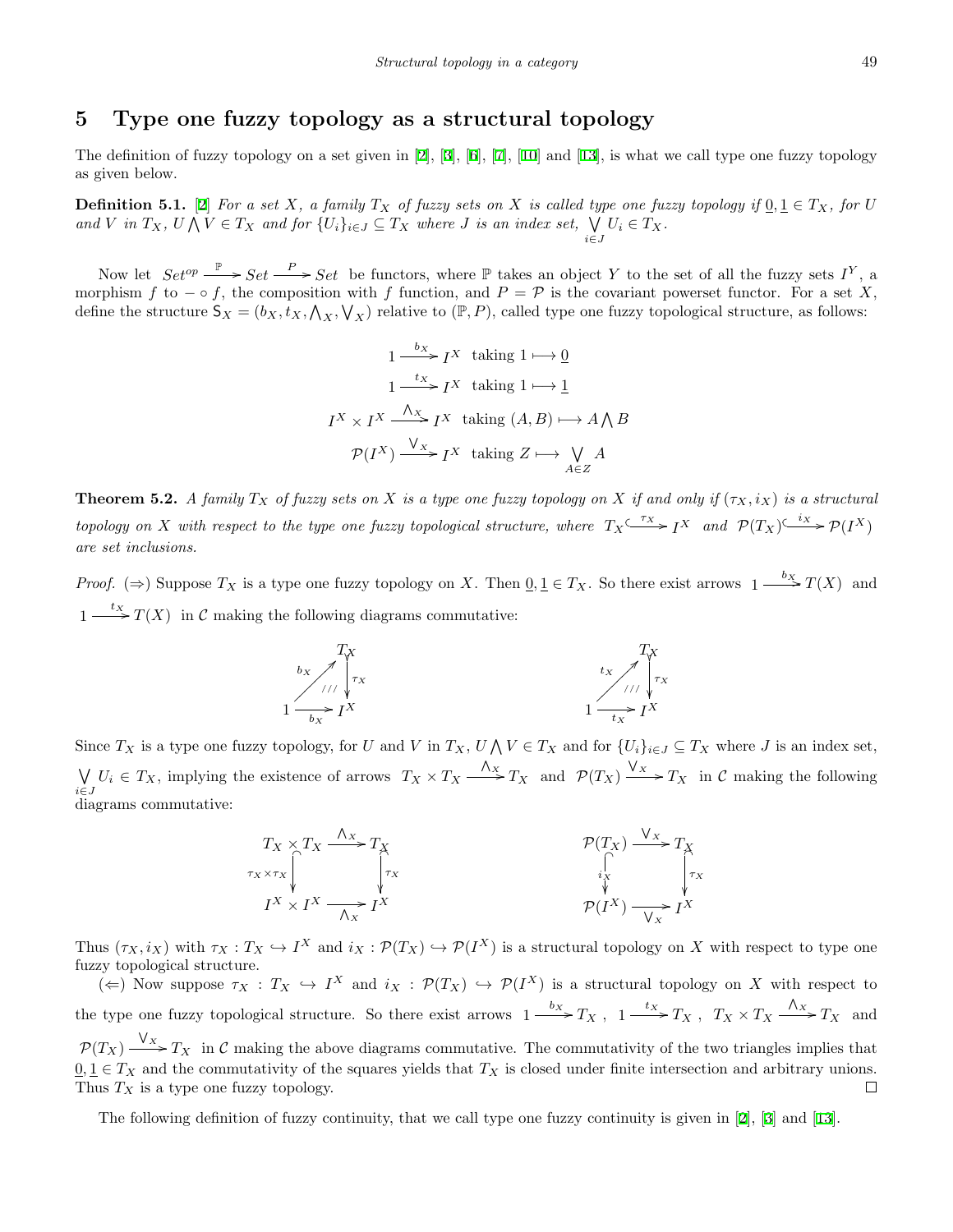**Definition 5.3.** [[2\]](#page-8-0) Let  $T_X$  and  $T_Y$  be type one fuzzy topologies on X and Y, respectively. The function  $X \xrightarrow{f} Y$ *is said to be type one fuzzy continuous if for any*  $U$  *in*  $T_Y$ ,  $f^{-1}(U) = U \circ f$  *is in*  $T_X$ *.* 

<span id="page-5-0"></span>**Theorem 5.4.** Suppose  $T_X$  and  $T_Y$  are type one fuzzy topologies on X and Y with corresponding S-topologies  $(\tau_X, i_X)$ *and*  $(\tau_Y, i_Y)$  *with respect to type one fuzzy topological structure, respectively. A function*  $f: (X, T_X) \longrightarrow (Y, T_Y)$  *is type one fuzzy continuous if and only if*  $f : (X, \tau_X, i_X) \longrightarrow (Y, \tau_Y, i_Y)$  *is structurally continuous.* 

*Proof.*  $(\Rightarrow)$  Let  $(X, T_X) \xrightarrow{f} (Y, T_Y)$  be type one fuzzy continuous. So  $B \in T_Y$  yields  $f^{-1}(B) = B \circ f \in T_X$ . Therefore  $\bar{f} = -\circ f$  makes the following diagram commutative:

$$
T_X \xrightarrow{\tau_X} I^X
$$
  

$$
\bar{f} \qquad // \qquad \mathbb{P}(f)
$$
  

$$
T_Y \xrightarrow{\tau_Y} I^Y
$$

Thus *f* is structurally continuous.

 $(\Leftarrow)$  Since  $(X, \tau_X, i_X) \xrightarrow{f} (Y, \tau_Y, i_Y)$  is structurally continuous, there exists an arrow  $\bar{f}$  making the following diagram commutative:

$$
T_X \xrightarrow{\tau_X} I^X
$$
  

$$
\int_{T_Y \xrightarrow{\tau_Y} I^Y}^{\uparrow} I^Y
$$

So for any  $B \in T_Y$ , we have  $f^{-1}(B) = B \circ f \in T_X$ . Thus *f* is type one fuzzy continuous.

#### **6 Type two fuzzy topology as a structural topology**

The definition of fuzzy topology on a set given in [\[11](#page-9-6)], that we call type two fuzzy topology, is given below.

**Definition 6.1.** [\[11](#page-9-6)] *For a set X*, *a family*  $T_X$  *of fuzzy sets on X is called type two fuzzy topology if for all*  $\alpha \in I$ ,  $\underline{\alpha} \in T_X$ , for U and V in  $T_X$ ,  $U \bigwedge V \in T_X$  and for  $\{U_i\}_{i \in J} \subseteq T_X$  where J is an index set,  $\bigvee U_i \in T_X$ . *i∈J*

Considering the discrete type one fuzzy topological space (1*, I*) with the corresponding structural topological space  $(1, 1_I, 1_{\mathcal{P}(I)})$ , where  $1_I : I \longrightarrow I$  is the identity function, we have:

<span id="page-5-1"></span>**Lemma 6.2.** *Let X be a set and T<sup>X</sup> be a type one fuzzy topology on X. The following are equivalent.*

- **a**) *for all*  $\alpha \in I$ ,  $\alpha \in T_X$ *.*
- **b)** *the unique map*  $\cdot : (X, T_X) \longrightarrow (1, I)$  *is type one fuzzy continuous.*
- **c)** *the map*  $\colon (X, \tau_X, i_X) \longrightarrow (1, 1_I, 1_{\mathcal{P}(I)})$  *is structurally continuous.*

*Proof.* The equivalency of (a) and (b) follows from Definition [5.3](#page-4-0) and the fact that for each  $\alpha \in I$ , we have  $\alpha : I \longrightarrow I$ and  $!^{-1}(\underline{\alpha}) = \underline{\alpha} \circ ! = \underline{\alpha} : X \longrightarrow I$ .

The equivalency of **(b)** and **(c)** follows from Theorem [5.4](#page-5-0)

**Theorem 6.3.** *A family*  $T_X$  *of fuzzy sets on X is a type two fuzzy topology on X if and only if*  $(\tau_X, i_X)$  *is a structural* topology on X with respect to the type one fuzzy topological structure, where  $T_X \xrightarrow{\tau_X} I^X$  and  $\mathcal{P}(T_X) \xrightarrow{i_X} \mathcal{P}(I^X)$ are set inclusions and the unique map  $\cdot : (X, T_X) \longrightarrow (1, I)$  is type one fuzzy continuous.

 $\Box$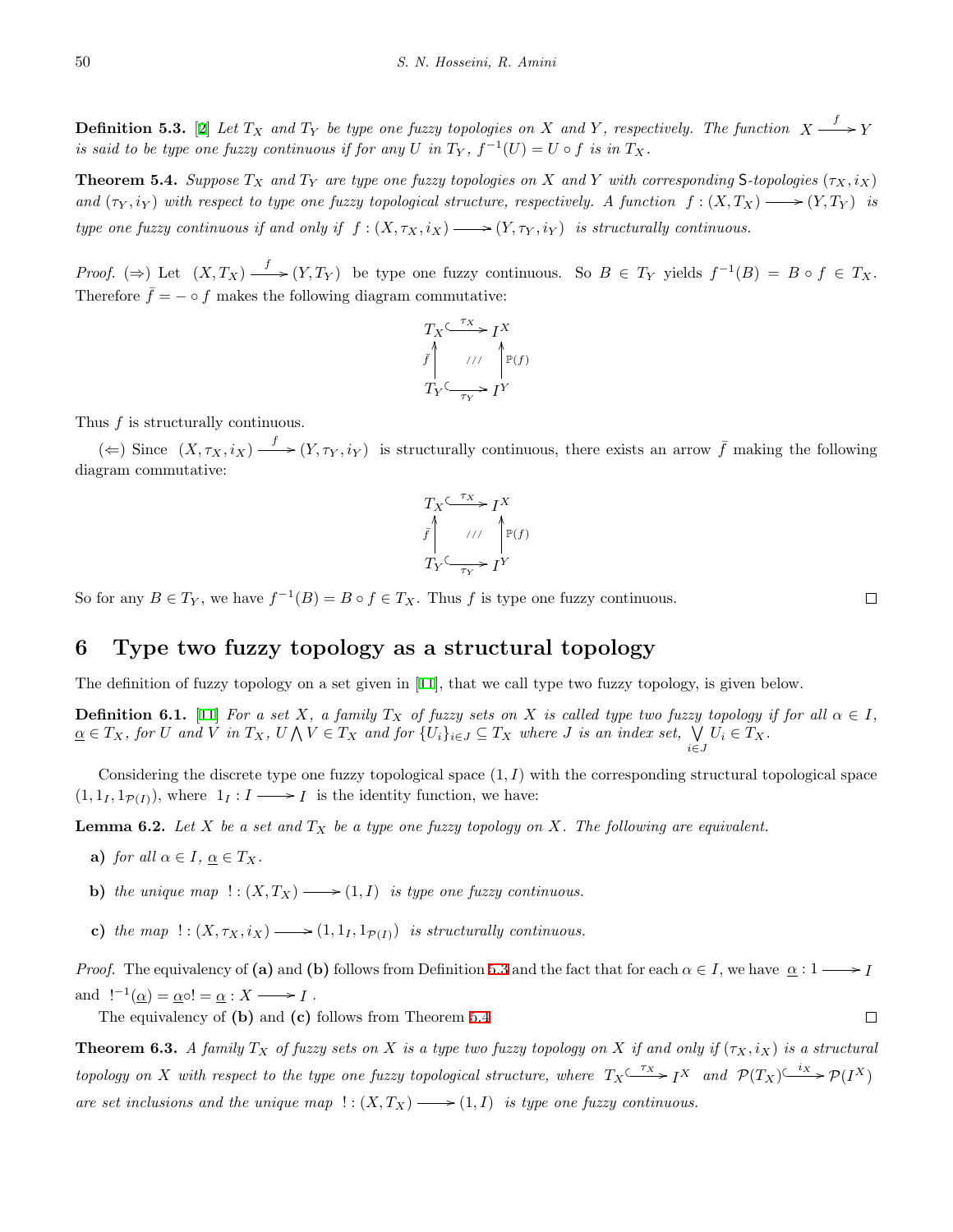*Proof.*  $(\Rightarrow)$  Suppose  $T_X$  is a type two fuzzy topology on X. Since  $0, 1 \in T_X$ ,  $T_X$  is a type one fuzzy topology on X. Therefore by Theorem [5.2,](#page-4-1)  $(X, \tau_X, i_X)$  is a structural topology with respect to the type one fuzzy topological structure. The second assertion follows from Lemma [6.2](#page-5-1).

 $(\Leftarrow)$  Suppose  $(\tau_X, i_X)$  is a structural topology on X with respect to the type one fuzzy topological structure and that  $\colon (X, T_X) \longrightarrow (1, I)$  is type one continuous. The type one continuity of ! yields that for all  $\alpha \in I$ ,  $\underline{\alpha} \in T_X$ . Being a type one fuzzy topology, proves that  $T_X$  is a type two fuzzy topology on  $X$ .  $\Box$ 

The type two fuzzy continuity is the same as type one fuzzy continuity, as defined in Definition [5.3](#page-4-0) and thus Theorem [5.4](#page-5-0) stays valid when replacing "type one" by "type two" in its statement.

#### **7 Type three fuzzy topology as a structural topology**

The definition of intuitionistic fuzzy topology on a set given in [\[5](#page-8-3)] and [[8\]](#page-9-2), that we call type three fuzzy topology, is given below, with a slight change of notation.

**Definition 7.1.** [[5\]](#page-8-3) For a set X, a family  $T_X$  of intuitionistic fuzzy sets on X is called type three fuzzy topology if  $\underline{0}, \underline{1} \in T_X$ , for U and V in  $T_X$ ,  $U \wedge V \in T_X$  and for  $\{U_i\}_{i \in J} \subseteq T_X$  where J is an index set,  $\bigvee U_i \in T_X$ . *i∈J*

Now let  $Set^{op} \xrightarrow{\mathbb{P}} Set \xrightarrow{P} Set$  be functors, where  $\mathbb P$  takes an object *Y* to the set of all the intuitionistic fuzzy sets  $II^Y := \{(U, V) \in I^Y \times I^Y : \forall y \in Y, 0 \leq U(y) + V(y) \leq 1\}$ , a morphism f to  $(- \circ f, - \circ f)$  and  $P = \mathcal{P}$  is the covariant powerset functor. For a set *X*, define the structure  $S_X = (b_X, t_X, \Lambda_X, \Lambda_X, \Lambda_X)$  relative to  $(\mathbb{P}, P)$ , called type three fuzzy topological structure, as follows:

$$
1 \xrightarrow{b_X} I I^X \text{ taking } 1 \longmapsto \underline{0}
$$
  

$$
1 \xrightarrow{tx} I I^X \text{ taking } 1 \longmapsto \underline{1}
$$
  

$$
II^X \times II^X \xrightarrow{\Lambda_X} I I^X \text{ taking } (A, B) \longmapsto A \bigwedge B
$$
  

$$
\mathcal{P}(II^X) \xrightarrow{\bigvee_X} II^X \text{ taking } Z \longmapsto \bigvee_{A \in Z} A
$$

**Theorem 7.2.** *A family*  $T_X$  *of intuitionistic fuzzy sets on a set*  $X$  *is a type three fuzzy topology on*  $X$  *if and only if*  $(\tau_X, i_X)$  is a structural topology on *X* with respect to the type three fuzzy topological structure, where  $T_X \xrightarrow{\tau_X} I I^X$ *and*  $\mathcal{P}(T_X) \xrightarrow{i_X} \mathcal{P}(II^X)$  *are set inclusions.* 

*Proof.* Similar to the proof of Theorem [5.2](#page-4-1).

The following definition of fuzzy continuity, that we call type three fuzzy continuity is given in [[5](#page-8-3)].

**Definition 7.3.** [\[5](#page-8-3)] Let  $T_X$  and  $T_Y$  be type three fuzzy topologies on X and Y, respectively. The function  $X \xrightarrow{f} Y$ *is said to be type three fuzzy continuous if for any*  $U$  *in*  $T_Y$ ,  $f^{-1}(U) = (U \circ f, U \circ f)$  *is in*  $T_X$ *.* 

**Theorem 7.4.** Suppose  $T_X$  and  $T_Y$  are type three fuzzy topologies on X and Y with corresponding S-topologies  $(\tau_X, i_X)$ *and*  $(\tau_Y, i_Y)$  with respect to type three fuzzy topological structure, respectively. A function  $f: (X, T_X) \longrightarrow (Y, T_Y)$  is *type three fuzzy continuous if and only if*  $f : (X, \tau_X, i_X) \longrightarrow (Y, \tau_Y, i_Y)$  *is structurally continuous.* 

*Proof.* Similar to Theorem [5.4,](#page-5-0) with  $f^{-1}(U)$  as given in Definition [5.3](#page-4-0).

#### **8 Type four fuzzy topology as a structural topology**

The definition of fuzzy topology on a fuzzy set given in [\[9](#page-9-3)] is what we call type four fuzzy topology as given below.

**Definition 8.1.** [[9\]](#page-9-3) For a fuzzy set X on a set U, a set  $T_X$  of fuzzy subsets of X, (that is,  $T_X \subseteq \mathcal{F}_X$ ), is called type four fuzzy topology on X if  $\underline{0}, X \in T_X$ , for  $U, V \in T_X$ ,  $U \wedge V \in T_X$  and for  $\{U_i\}_{i \in J} \subseteq T_X$  where J is an indexed set, ∨ *i∈J*  $U_i \in T_X$ .

 $\Box$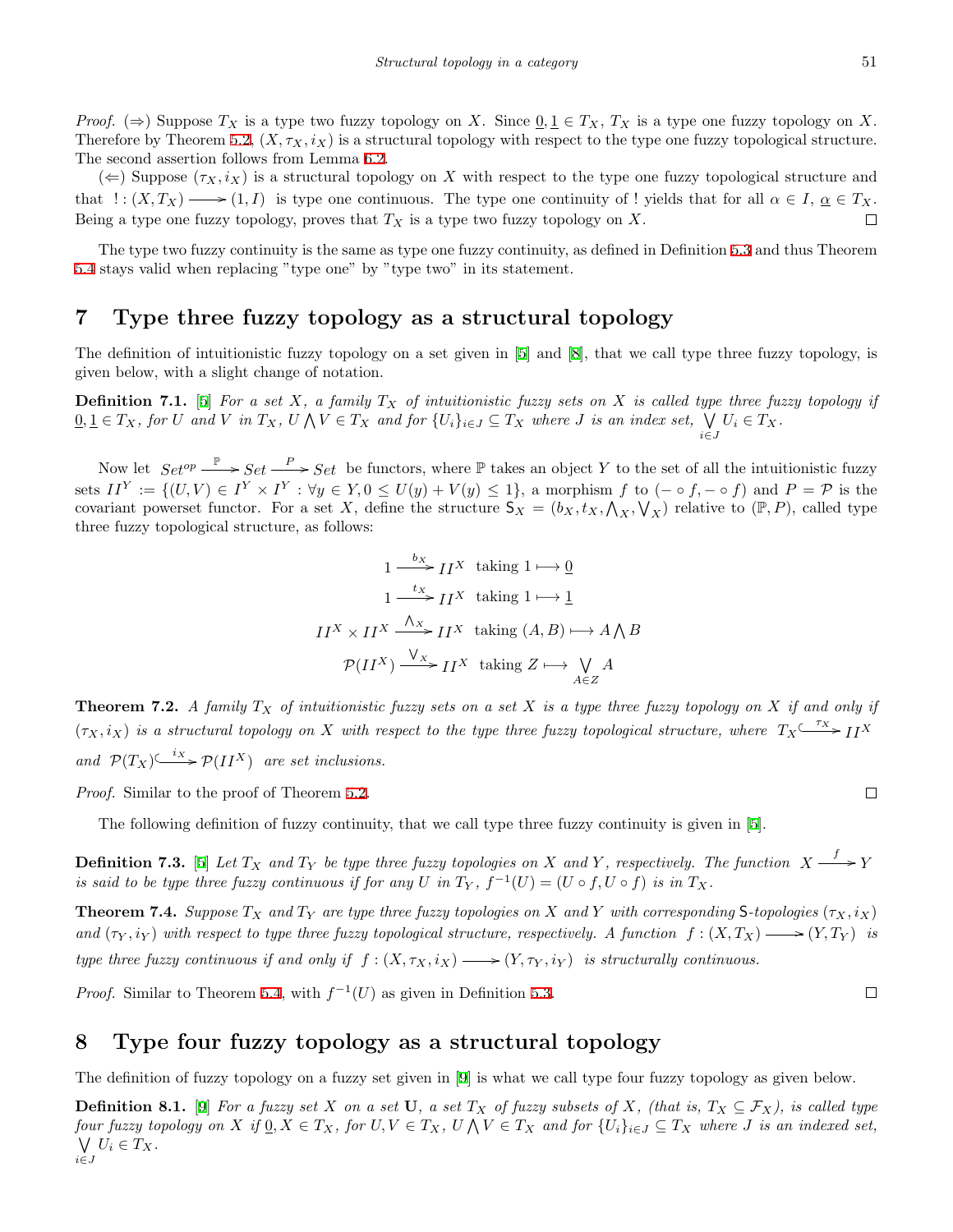Let **U** be a set. Considering the partially ordered set  $I^{\mathbf{U}}$  as a category, let  $I^{\mathbf{U}} \xrightarrow{\mathbb{P}} Set \xrightarrow{P} Set$  be functors, where  $\mathbb P$  takes an object *Y* to the set of all the fuzzy subsets  $\mathcal F_Y$  of **U**, a morphism *f* to  $i_f$ , the set inclusion, and  $P = \mathcal P$ is the covariant powerset functor. For a fuzzy set *X*, define the structure  $S_X = (b_X, t_X, \bigwedge_X, \bigvee_X)$  relative to  $(\mathbb{P}, P)$ , called type four fuzzy topological structure, as follows:

$$
1 \xrightarrow{b_X} \mathcal{F}_X \text{ taking } 1 \longmapsto \underline{0}
$$
  

$$
1 \xrightarrow{tx} \mathcal{F}_X \text{ taking } 1 \longmapsto X
$$
  

$$
\mathcal{F}_X \times \mathcal{F}_X \xrightarrow{\Lambda_X} \mathcal{F}_X \text{ taking } (A, B) \longmapsto A \bigwedge B
$$
  

$$
\mathcal{P}(\mathcal{F}_X) \xrightarrow{\bigvee_X} \mathcal{F}_X \text{ taking } Z \longmapsto \bigvee_{A \in Z} A
$$

<span id="page-7-2"></span>**Theorem 8.2.** *A family T<sup>X</sup> of fuzzy subsets of a fuzzy set X is a type four fuzzy topology on X if and only if*  $(\tau_X, i_X)$  is a structural topology on *X* with respect to the type four fuzzy topological structure, where  $T_X \xrightarrow{\tau_X} \mathcal{F}_X$  and  $P(T_X) \xrightarrow{i_X} P(\mathcal{F}_X)$  are set inclusions.

*Proof.* Similar to the proof of Theorem [5.2](#page-4-1).

<span id="page-7-0"></span>**Definition 8.3.** Let  $(X, T_X)$  and  $(Y, T_Y)$  be type four fuzzy topological spaces. A morphism  $f: X \longrightarrow Y$  in  $I^U$  is *said to be type four fuzzy continuous, if*  $T_X \subseteq T_Y$ .

<span id="page-7-1"></span>**Theorem 8.4.** Suppose  $T_X$  and  $T_Y$  are type four fuzzy topologies on X and Y with corresponding S-topologies  $(\tau_X, i_X)$ *and*  $(\tau_Y, i_Y)$  *with respect to type four fuzzy topological structure, respectively. A function*  $f:(X, T_X) \longrightarrow (Y, T_Y)$  *is type four fuzzy continuous if and only if*  $f : (X, \tau_X, i_X) \longrightarrow (Y, \tau_Y, i_Y)$  *is structurally continuous.* 

*Proof.*  $(\Rightarrow)$  Let  $(X, T_X) \xrightarrow{f} (Y, T_Y)$  be type four fuzzy continuous. So  $T_X \subseteq T_Y$ . Now the inclusion  $\bar{i}_f : T_X \longrightarrow T_Y$ makes the following diagram commutative:

$$
T_Y \xrightarrow{\tau_Y} \mathcal{F}_Y
$$
  

$$
\bar{i}_f \qquad \qquad \text{if} \qquad \qquad \int_{i_f}^{i_f} i_f
$$
  

$$
T_X \xrightarrow{\tau_X} \mathcal{F}_X
$$

Thus *f* is structurally continuous.

 $(\Leftarrow)$  Since  $(X, \tau_X, i_X) \xrightarrow{f} (Y, \tau_Y, i_Y)$  is structurally continuous, there exists an arrow  $\overline{i}_f$  making the following diagram commutative:

$$
T_Y \xrightarrow{\tau_Y} \mathcal{F}_Y
$$
  

$$
\overline{i}_f \qquad // \qquad i_f
$$
  

$$
T_X \xrightarrow{\tau_X} \mathcal{F}_X
$$

The arrow  $\bar{i}_f$  is necessarily the inclusion, so that  $T_X \subseteq T_Y$ . Thus *f* is type four fuzzy continuous.

#### $\Box$

#### **9 Type five fuzzy topology as a structural topology**

The definition of fuzzy topology on a fuzzy set given in [\[4](#page-8-2)] is what we call type five fuzzy topology as given below.

**Definition 9.1.** [[4\]](#page-8-2) For a fuzzy set X on a set U, a set  $T_X$  of fuzzy subsets of X, (that is,  $T_X \subseteq \mathcal{F}_X$ ), is called type five fuzzy topology on X if for all  $\alpha \in I$ ,  $\underline{\alpha} \wedge X \in T_X$ , for  $U, V \in T_X$ ,  $U \wedge V \in T_X$  and for  $\{U_i\}_{i \in J} \subseteq T_X$  where J is *an indexed set,* ∨ *i∈J*  $U_i \in T_X$ .

<span id="page-7-3"></span>Considering the type four fuzzy topological space  $(X, T_X')$ , where  $T_X' = {\alpha \wedge X | \alpha \in I}$ , with the corresponding structural topological space  $(X, \tau_X', i_X')$ , we have: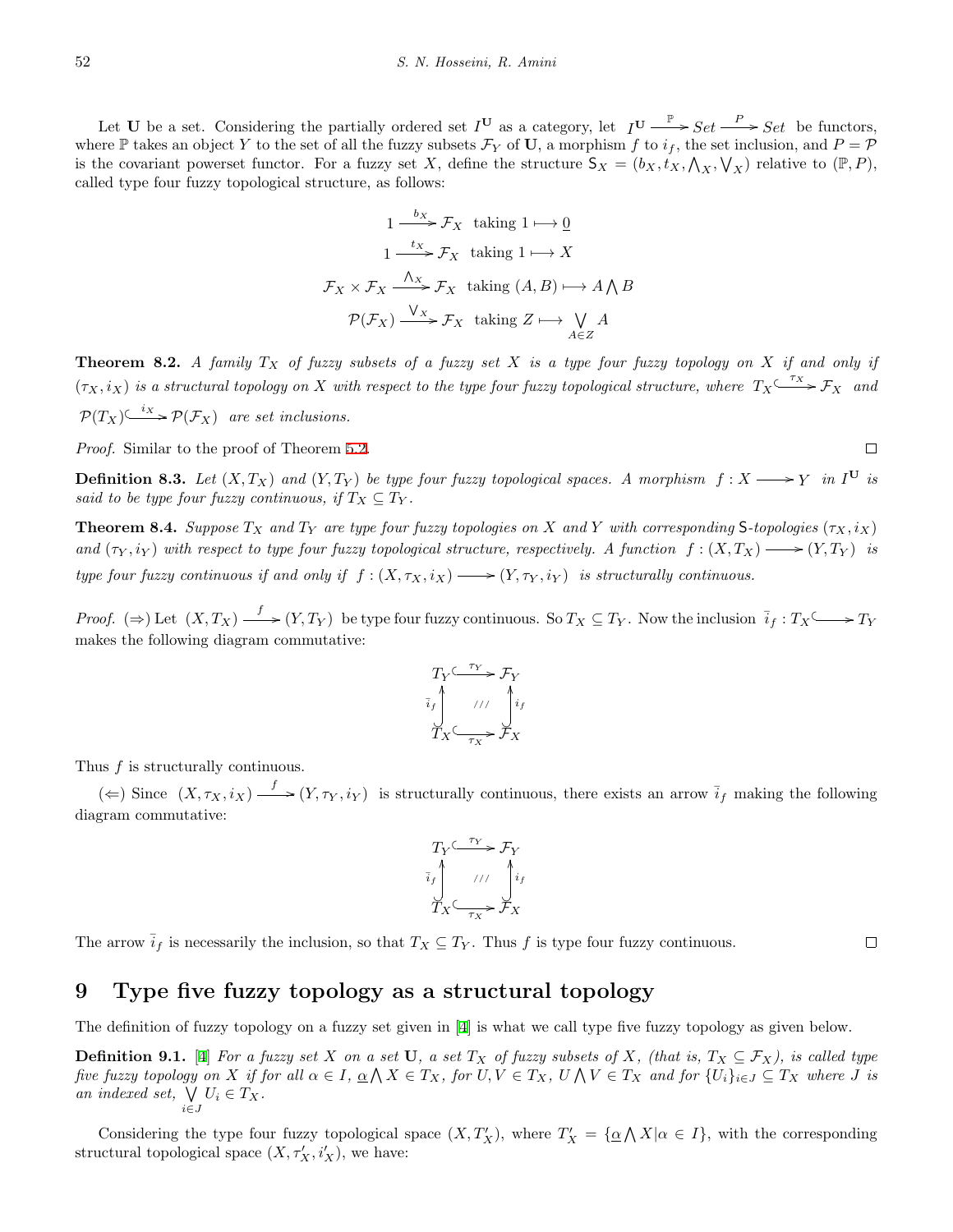- **a**) *for all*  $\alpha \in I$ *,*  $\underline{\alpha} \bigwedge X \in T_X$ *.*
- **b**) *the identity map*  $1_X : (X, T_X') \longrightarrow (X, T_X)$  *is type four fuzzy continuous.*
- **c)** the identity map  $1_X : (X, \tau_X', i_X') \longrightarrow (X, \tau_X, i_X)$  is structurally continuous.

*Proof.* The equivalency of (*a*) and (*b*) follows from Definition [8.3](#page-7-0) and the fact that for all  $\alpha \in I$ ,  $\underline{\alpha} \wedge X \in T_X$  if and only if  $T'_X \subseteq T_X$ .  $\Box$ 

The equivalency of (*b*) and (*c*) follows from Theorem [8.4.](#page-7-1)

**Theorem 9.3.** *A family*  $T_X$  *of fuzzy subsets of*  $X$  *is a type five fuzzy topology on*  $X$  *if and only if*  $(\tau_X, i_X)$  *is a structural* topology on X with respect to the type four fuzzy topological structure, where  $T_X \xrightarrow{\tau_X} \mathcal{F}_X$  and  $\mathcal{P}(T_X) \xrightarrow{i_X} \mathcal{P}(\mathcal{F}_X)$ *are set inclusions and the map*  $1_X : (X, T_X') \longrightarrow (X, T_X)$  *is type four fuzzy continuous.* 

*Proof.* ( $\Rightarrow$ ) Suppose  $T_X$  is a type five fuzzy topology on *X*. Since  $\underline{0} = \underline{0} \wedge X \in T_X$  and  $X = \underline{1} \wedge X \in T_X$ ,  $T_X$  is a type four fuzzy topology on *X*. Therefore by Theorem [8.2,](#page-7-2)  $(X, \tau_X, i_X)$  is a structural topology with respect to the type four fuzzy topological structure. The second assertion follows from Lemma [9.2](#page-7-3).

 $(\Leftarrow)$  Suppose  $(\tau_X, i_X)$  is a structural topology on X with respect to the type four fuzzy topological structure and that  $1_X: (X, T'_X) \longrightarrow (X, T_X)$  is type four fuzzy continuous. The type four continuity of  $1_X$  yields that for all  $\alpha \in I$ ,  $\alpha \in T_X$ . Being a type four fuzzy topology, proves that  $T_X$  is a type five fuzzy topology on *X*.  $\Box$ 

The type five fuzzy continuity is the same as type four fuzzy continuity, as defined in Definition [8.3](#page-7-0) and thus Theorem [8.4](#page-7-1) stays valid when replacing "type four" by "type five" in its statement.

#### **10 Conclusions**

In this article, we have introduced the notion of structural topology on objects in a category. We have then used this to unify five of the most common fuzzy topologies existing in the literature, as well as the standard topology. We have also introduced the notion of structural continuity and we have shown that the fuzzy continuity defined in the literature in all the above mentioned cases, as well as the standard continuity are structural.

### **11 Acknowledgement**

The authors would like to thank the referees for their useful comments.

Dedicated to the memory of Professor Marvin V. Mielke

## **References**

- <span id="page-8-5"></span>[1] J. Adamek, H. Herrlich, G. E. Strecker, *Abstract and concrete categories: The joy of cats*, Dover Publications; Illustrated edition, 2004.
- <span id="page-8-0"></span>[2] S. S. Benchalli, G. P. Siddapur, *Fuzzy g <sup>∗</sup> pre-continuous maps in fuzzy topological spaces*, International Journal of Computer Applications, **16** (2011), 12-15.
- <span id="page-8-1"></span>[3] C. L. Chang, *Fuzzy topological spaces*, Journal of Mathematical Analysis and Applications, **24** (1968), 182-190.
- <span id="page-8-2"></span>[4] P. Das, *Fuzzy topology on fuzzy sets: Prouduct fuzzy topology and fuzzy topological groups*, Journal of Fuzzy Sets and Systams, **100** (1998), 367-372.
- <span id="page-8-3"></span>[5] S. Debnath, *On semiopen sets and semicontinuous functions in intuitionistic fuzzy topological spaces*, ISOR Journal of Mathematics, **3** (2012), 35-38.
- <span id="page-8-4"></span>[6] E. Ekici, *On some type of continuous fuzzy functions*, Journal of Applied Mathematics E-Notes, **4** (2004), 21-25.